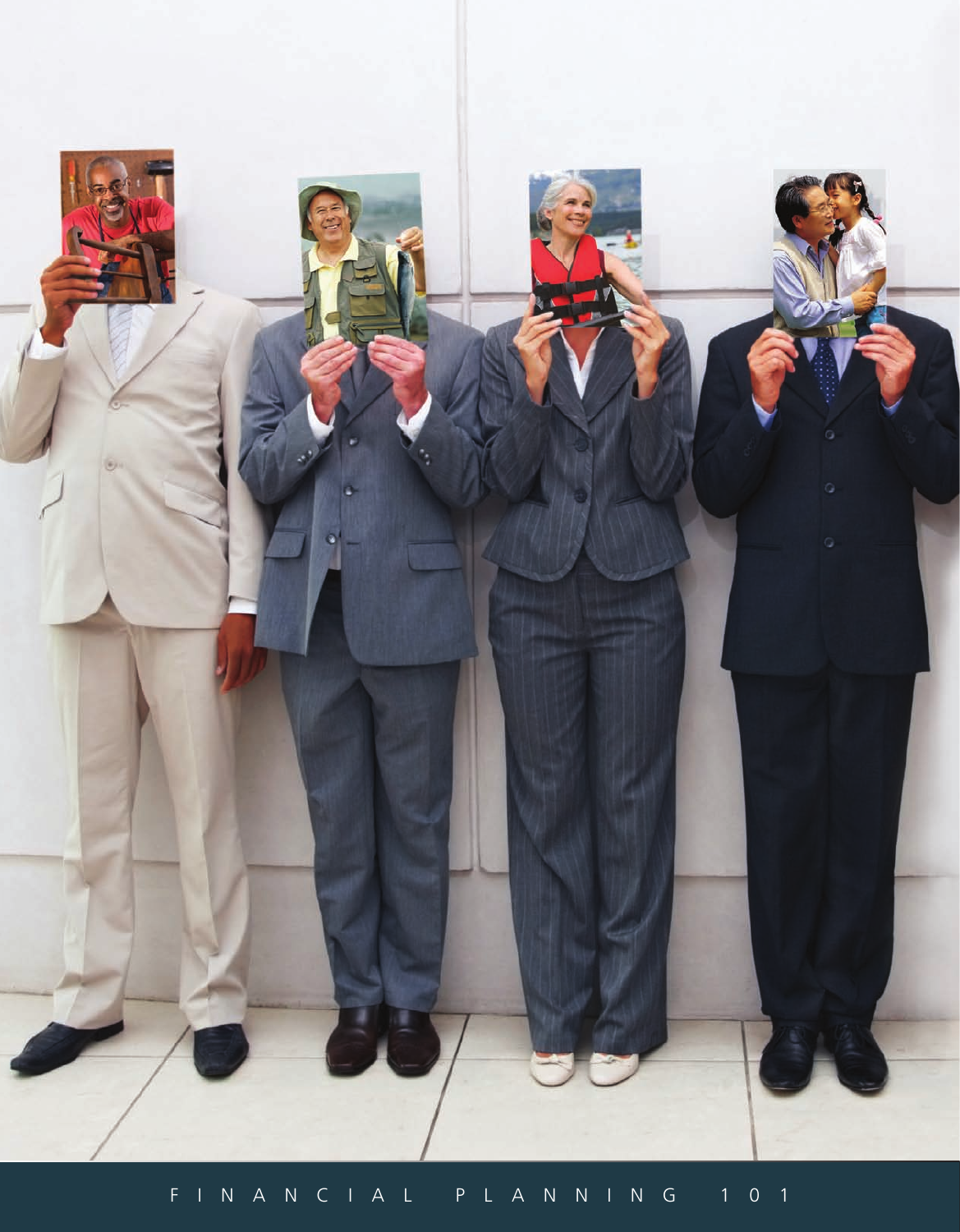# **Life after work**

### Turning savings into retirement income

It's there in black and white — and it's a little bit scary. When recent retirees look at their last paycheque, they may experience a moment of anxiety. Will they be able to sustain their lifestyle without income from work?

> he good news is that some expenses disappear completely after retirement  $-$  such as the costs of commuting, work clothing and many breakfasts and lunches on the run. Also, retirees who have developed a financial plan for their savings and investments with the guidance of an advisor should be in a better position in retirement. **THE SET SERVER SERVER SERVER SERVER SERVER SERVER SERVER SERVER SERVER SERVER SERVER SERVER SERVER SERVER SERVER SERVER SERVER SERVER SERVER SERVER SERVER SERVER SERVER SERVER SERVER SERVER SERVER SERVER SERVER SERVER SER**

In the following story, we learn how expert financial advice helps a retired couple enjoy the lifestyle that is their reward for years of saving and following a financial plan. Meet Graham and Ashley, both age 65 and excited about starting a new phase of their lives.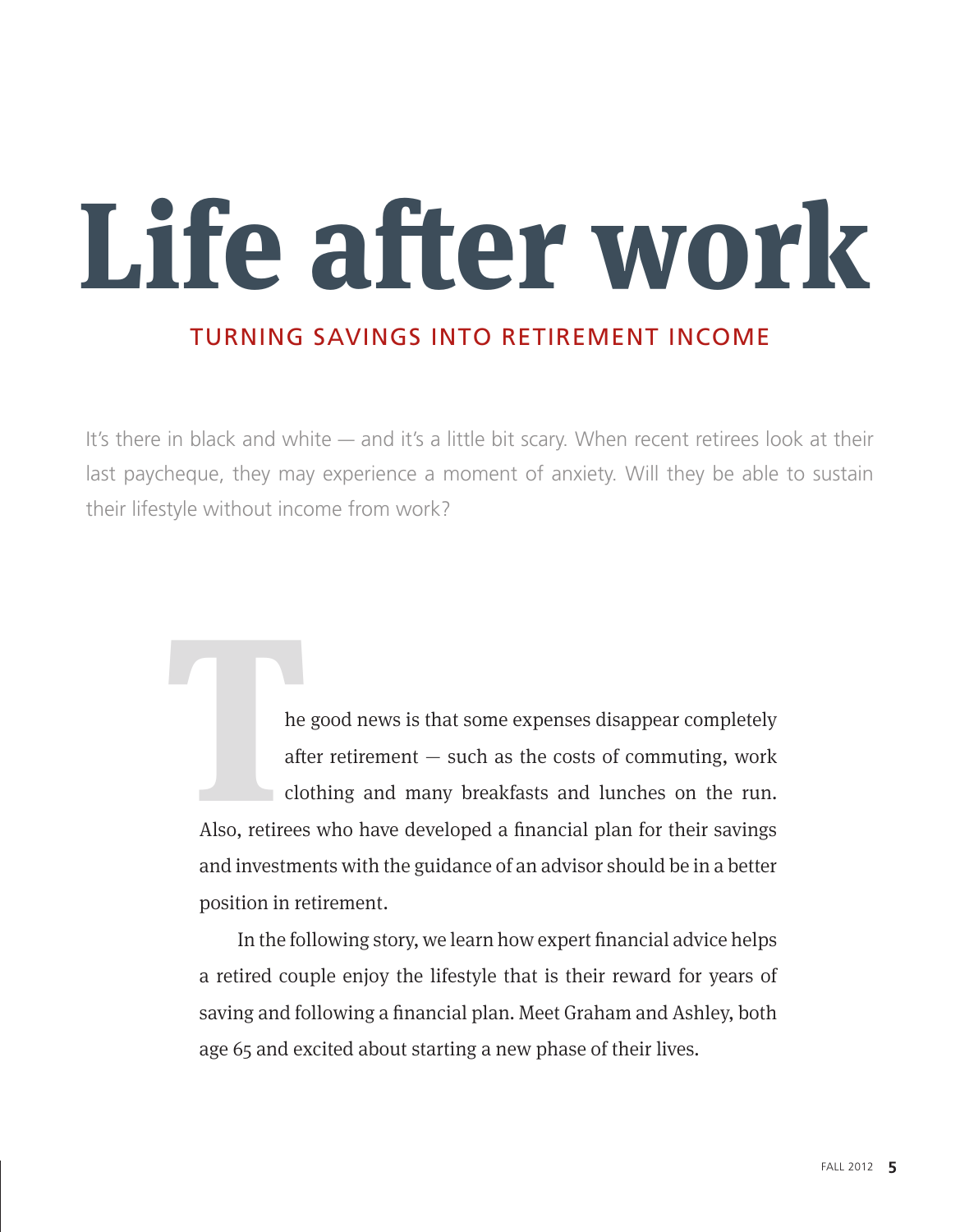#### **Client overview**

**Clients:** Graham, age 65, and Ashley, age 65, married

**Financial goals:** Organize their sources of retirement income, find a way to generate regular income for life and build in flexibility to access lump sums when needed, all with a focus on tax efficiency

**Annual expected expenses:** Property taxes \$3,300; vehicle \$5,000; utilities \$5,000; home insurance \$1,200; health insurance \$5,000; food \$8,000; clothing and personal \$3,000; travel \$5,000; entertainment \$5,000; other \$4,000

**Total annual expected expenses:** \$44,500

**Annual guaranteed income (combined):** CPP \$15,790; OAS \$12,960; defined benefit pension plan \$8,000

**Savings:** Graham's RRSP \$225,000; Graham's and Ashley's TFSAs \$30,000; non-registered savings account \$250,000 (from downsizing)

**The plan:** Use Graham's RRSP to purchase an annuity that generates an additional \$10,000 in annual guaranteed income for a total annual guaranteed income of \$44,500 after taxes; invest \$250,000 in non-registered savings and \$20,000 in TFSAs in balanced mutual funds for growth potential, and \$10,000 in TFSAs in a high-interest savings account for emergencies

For illustrative purposes only. This is a fictional scenario.

Graham worked full-time from age 22, but because he was self-employed as a management consultant he doesn't have an employer-sponsored pension plan. Ashley worked part-time in administration for the local school board for many years while she was raising their two children: Beatrice, age 35 with two children of her own, and Jonah, age 31 and engaged to be married. The couple can count on some income from Ashley's defined benefit pension plan.

Over breakfast one morning, Ashley asks the question that's been at the back of both their minds: "Do we

have enough money for our current and future expenses, including the unexpected?" Graham sets his coffee down and says, "I wish I had the answer — but I know who can help us figure it out. Let's set up a meeting with Nancy next week."

When Graham and Ashley meet with Nancy, their advisor, they tell her they want to:

- 1. Organize their sources of retirement income
- 2. Find a way to generate regular income for life
- 3. Build in flexibility to access lump sums of cash when needed

They also emphasize that they want a tax-efficient plan for their retirement. After all, no one wants to pay more than their fair share of taxes.

Nancy nods and reassures them that she can help them accomplish all of their objectives. "One of the most important principles we'll follow is to make sure your retirement savings are diversified in a variety of products that offer different guarantees and features. This is one of the best ways to plan for sustainable retirement income, whatever your risks and preferences," she says.

She goes on to tell them that any retirement plan should consider a multi-product strategy that provides:

- ∙ Guaranteed income for life
- ∙ Protection from interest rate fluctuations
- ∙ Growth potential of the markets to help keep up with inflation
- ∙ Protection from market downturns
- ∙ Diversification
- ∙ Flexibility and access to cash
- ∙ Cost-effective and easy transfer of assets upon death

#### **Do they have enough guaranteed income to meet their expenses?**

"Let's start by looking at where your retirement income will come from," Nancy says. "First  $up$  – the guaranteed income. As a couple, you're entitled to \$15,790 from the Canada Pension Plan (CPP) and \$12,960 from Old Age Security (OAS) each year. In addition, Ashley's defined benefit pension plan will provide \$8,000 annually. You'll have to pay taxes on this income, but it's money you can count on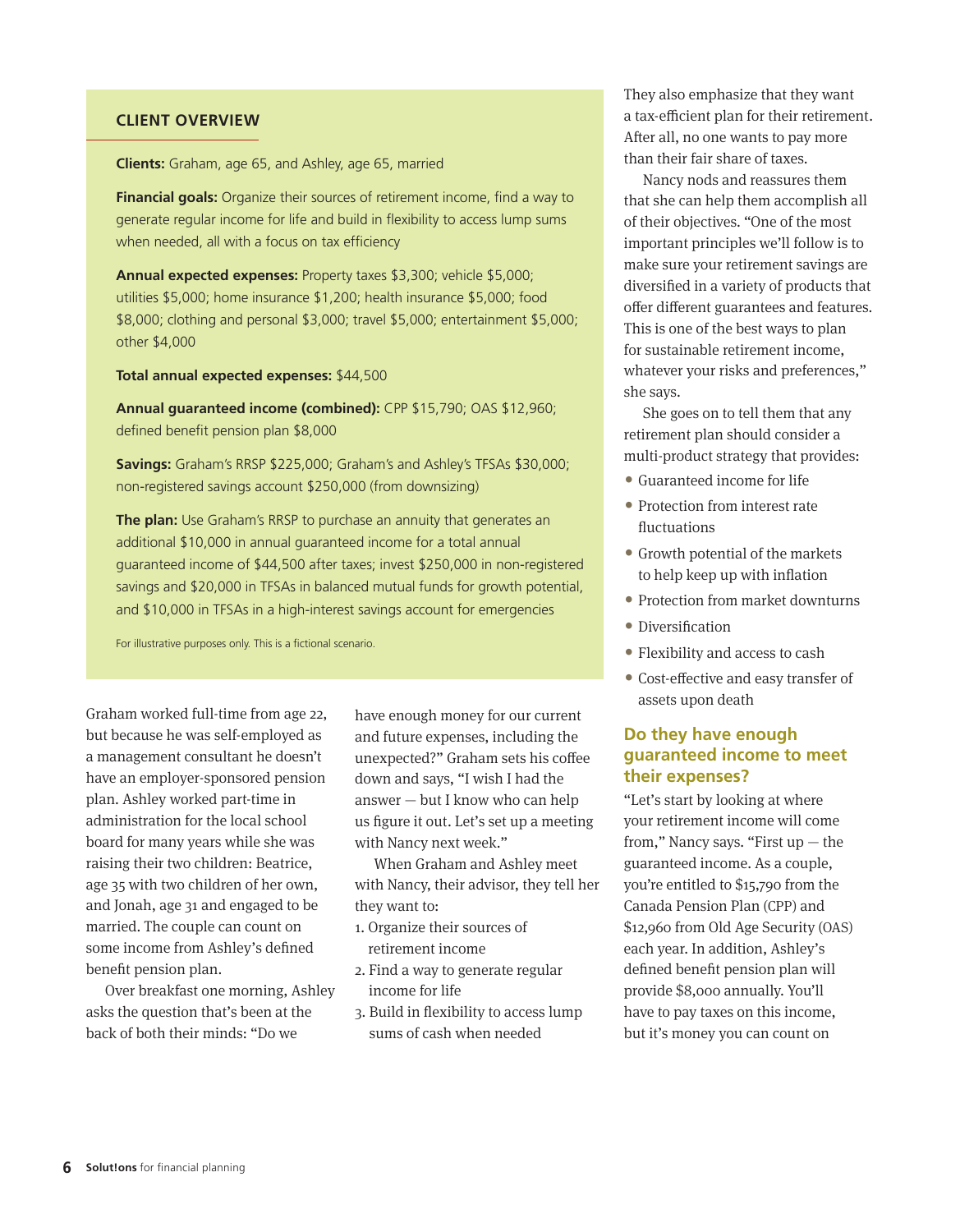#### **Income sources for annual guaranteed income**

To generate \$46,750 pre-tax (\$44,500 after tax)



receiving no matter what other decisions you make."

Nancy flips to another page in their file. "Graham, you've saved \$225,000 in your Registered Retirement Savings Plan (RRSP) and \$15,000 in your Tax-Free Savings Account (TFSA). Nancy, you've got \$15,000 in your TFSA too. Also, you've sold your house and moved into a smaller home, freeing up a further \$250,000. That money is currently in a non-registered account. All of those savings will help

to fill any gaps between your income and your expenses."

She continues, "We ran the numbers on your expected retirement expenses last year. Including necessities, as well as some extras such as travel and entertainment, you anticipated spending \$44,500 a year. Has anything changed that would bring that figure up or down?"

Ashley glances through the budget Nancy hands to her. "No, that still sounds right."

"Then your CPP, OAS and defined benefit pension plan will cover all but about \$10,000 of your expected expenses. I have a very effective solution for that shortfall," Nancy says.

#### **How can they get an extra \$10,000 in guaranteed income?**

Nancy explains that Graham's \$225,000 in RRSP savings is sufficient to purchase an annuity that will provide \$10,000 a year in guaranteed income. In other words, an insurer can turn his lump sum into guaranteed regular income payments. Annuity payments can continue for a chosen period of time or for the lifetime(s) of one or two people.

"The reason I think an annuity is the right choice for you is that it provides higher guaranteed income than many other guaranteed income products, and we can set it up as

a Life Annuity so it pays money to you as long as either of you is alive," Nancy explains. "It doesn't matter what happens to interest rates or in the markets — that \$10,000 a year will be there for you, giving you financial security and peace of mind."

Ashley tilts her head. "That sounds great, but what happens if we pass away within the next few years? That lump sum will be gone forever, won't it? And our children won't get any benefit from all those years of saving in the RRSP?" she asks.

"Actually, that's a common misunderstanding about annuities," Nancy replies. "Some annuities offer payment guarantees, which are options that can be added to the contract that ensure a minimum amount of income is paid from the investment to you or your beneficiaries should you die prematurely. One type of payment guarantee is the cash refund guarantee — also known as principal protection. Adding a principal protection option would pay your beneficiaries a lump-sum payment equal to the difference between your original investment and all of the payments you received before your death."

Graham nods. "We'd definitely like to add the principal protection option to the annuity. We want to make sure

Some annuities offer payment guarantees, which are options that can be added to the contract that ensure a minimum amount of income is paid from the investment to you or your beneficiaries should you die prematurely.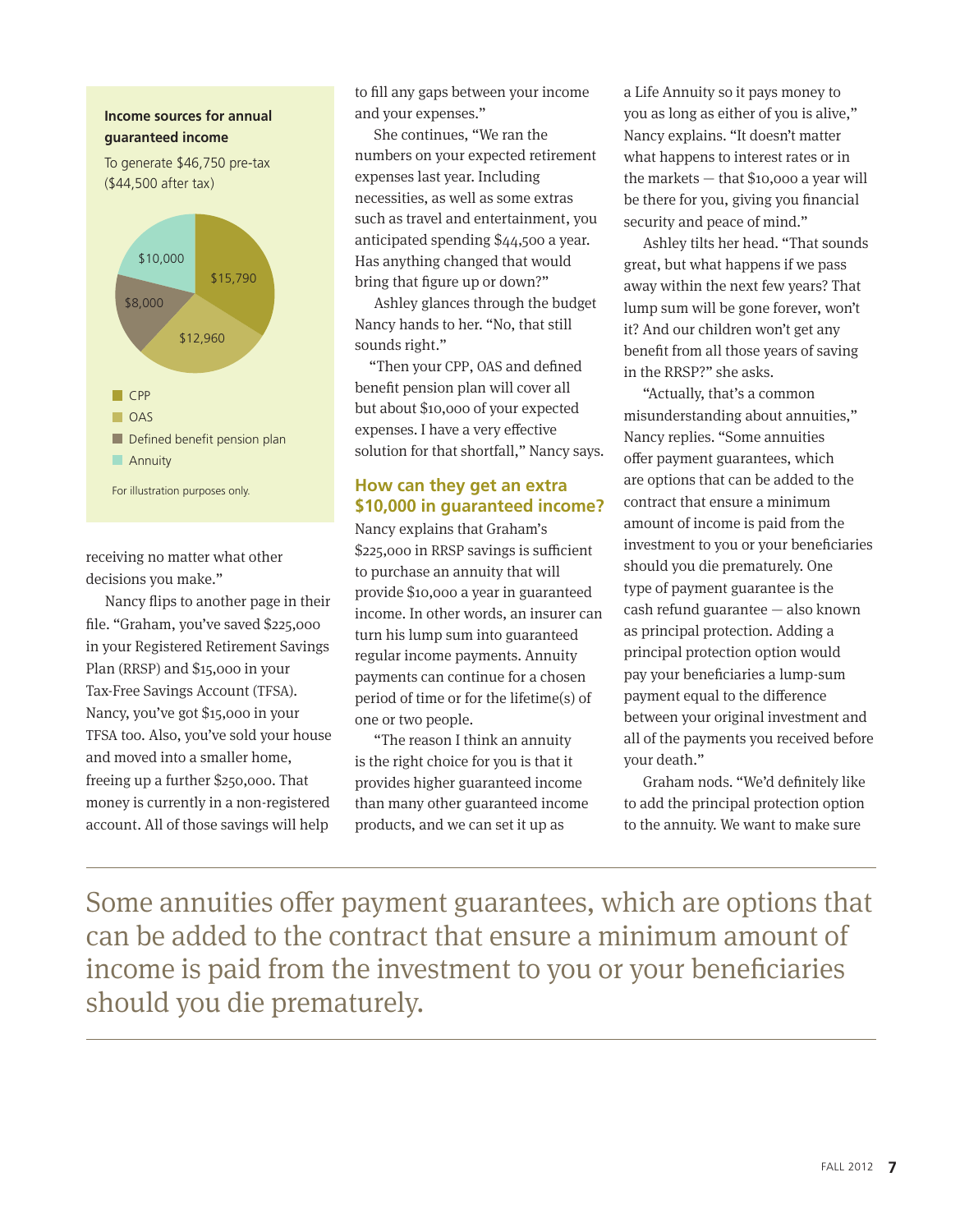

both Beatrice and Jonah are well taken care of if we were to die prematurely."

Nancy points out a few other things they need to know about annuities. Annuities don't offer a lot of flexibility," she says. "You can't access the principal if you need cash. However, in exchange for giving up that liquidity they provide the highest level of income per dollar invested. They're a terrific choice as a component of your retirement strategy — combined with other investment vehicles that provide liquidity."

#### **Where should they invest for growth potential and access to cash?**

Graham and Ashley have the opportunity to invest \$250,000 in nonregistered savings — the surplus from their move to a more modest house.

"I'd recommend balanced mutual funds for that money," says Nancy. "A lot of retired investors worry about investing in equities, but balanced mutual funds provide a good mix of stability from fixed-income investments and growth potential from equities."

She explains that the combination of a fixed-income component and an equity component means a balanced mutual fund is diversified between two asset classes that are not highly correlated — so if one decreases, the other doesn't necessarily follow. Meanwhile, balanced mutual funds may provide important growth potential to help keep their savings one or two steps ahead of inflation.

"A wide variety of balanced mutual funds are available," Nancy advises them. "Some are more conservative, with a higher fixed-income component.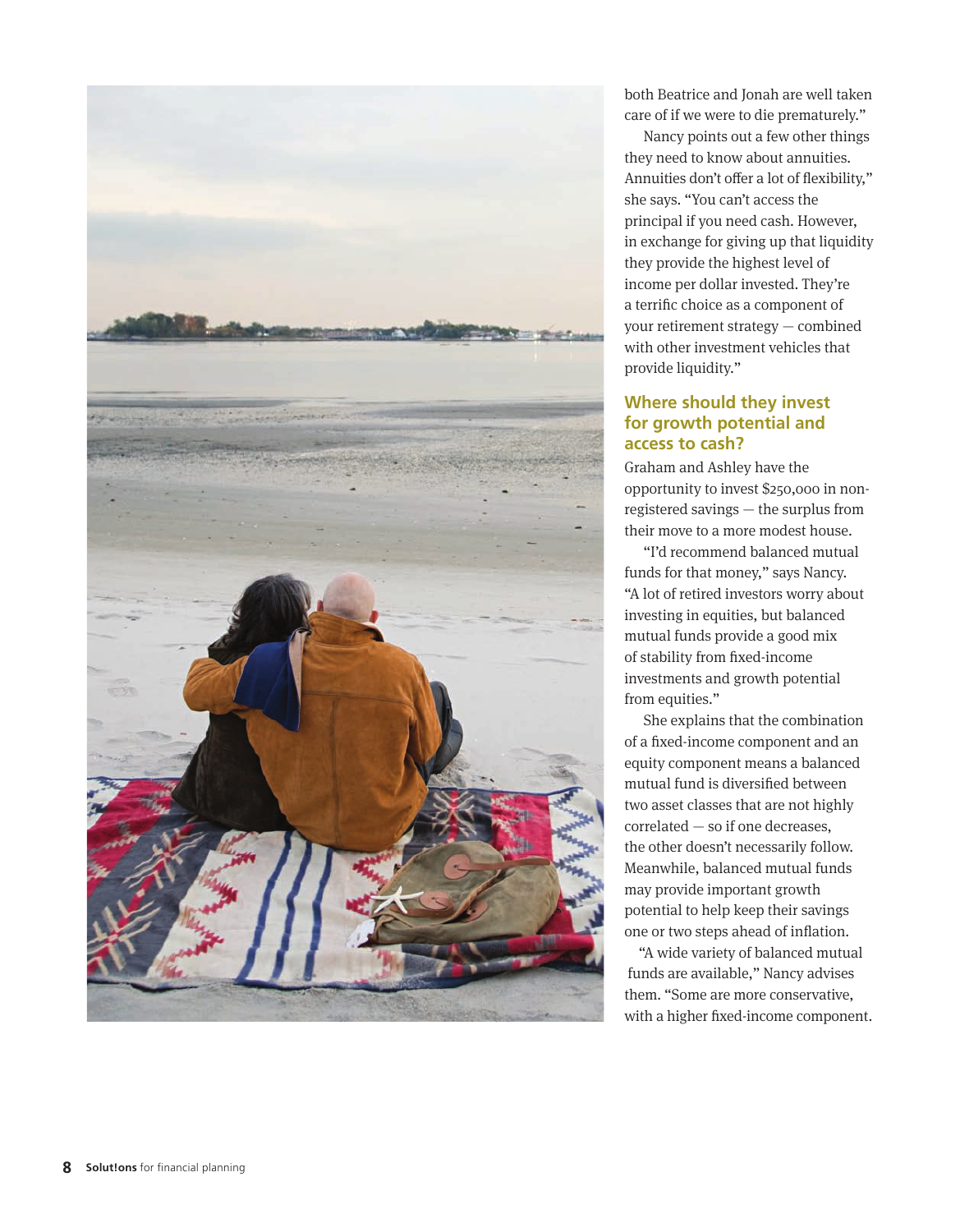

Some are neutral, with a 50/50 fixedincome/equity split. And some are more aggressive, with a higher equity weighting. Also, there are balanced mutual funds that focus on Canadian or North American markets, and balanced mutual funds that provide exposure to economies and companies throughout the world. The key is to select the fund that best meets your investment objectives and risk profile."

Nancy emphasizes that part of her job is to assess the individual portfolio managers' track records and investment styles to help recommend the most appropriate mutual fund to

her clients. She favours mutual funds available in corporate class versions for Graham and Ashley, since this structure will allow them to easily move money from one mutual fund to another within the corporate class without realizing taxable capital gains in their non-registered account, thereby making this a tax-efficient investment.

"Aren't balanced mutual funds for longer-term savings? Would we be able to withdraw money if we needed it in a hurry?" asks Ashley.

"You would be able to withdraw your money at any time at the current market value.<sup>1</sup> But there's a final piece of the puzzle that will provide a dedicated emergency fund for you," says Nancy. "You can invest \$10,000 of your TFSA savings in a high-interest savings account to cover unexpected costs. The remaining \$20,000 of TFSA savings can be invested in balanced mutual funds to help give it greater growth potential."

Graham and Ashley leave their meeting with Nancy satisfied that they have met their objectives. They have a clear sense of where their retirement income will come from. Their annuity will generate regular payments for life, topping up other guaranteed income sources to meet their expected expenses. Their balanced mutual

funds and high-interest savings account will provide flexibility and access to lump sums when they need them. And Nancy has assured them that she'll work with them to minimize their annual tax bill. Overall, they are confident their allocation to several distinct products with different benefits will help them achieve their retirement dreams.

#### **Speak with your advisor**

Are you wondering if you will have enough money for current and future expenses in retirement? Please speak with your advisor. He or she can make sure your retirement strategy includes a mix of products with various guarantees and features that will help you generate sustainable retirement income. **•**



Scan this QR code with your smartphone to learn more. Don't have a QR code scanner app? Go to 2Dscan.com for a free download or see page 11 for details.

#### **What is liquidity?**

A "liquid" asset is one that you can quickly and easily convert to cash — for example, cash invested in a high-interest savings account or mutual fund investments. An "illiquid" asset is one that is more difficult, or perhaps even impossible, to convert to cash — for example, GICs can only be cashed out without penalty at the end of the quaranteed period and annuities can never be cashed out by the purchaser. It is very important to hold some liquid assets in your portfolio at all times so you have access to cash when you need it.

<sup>1</sup> Fees may apply.